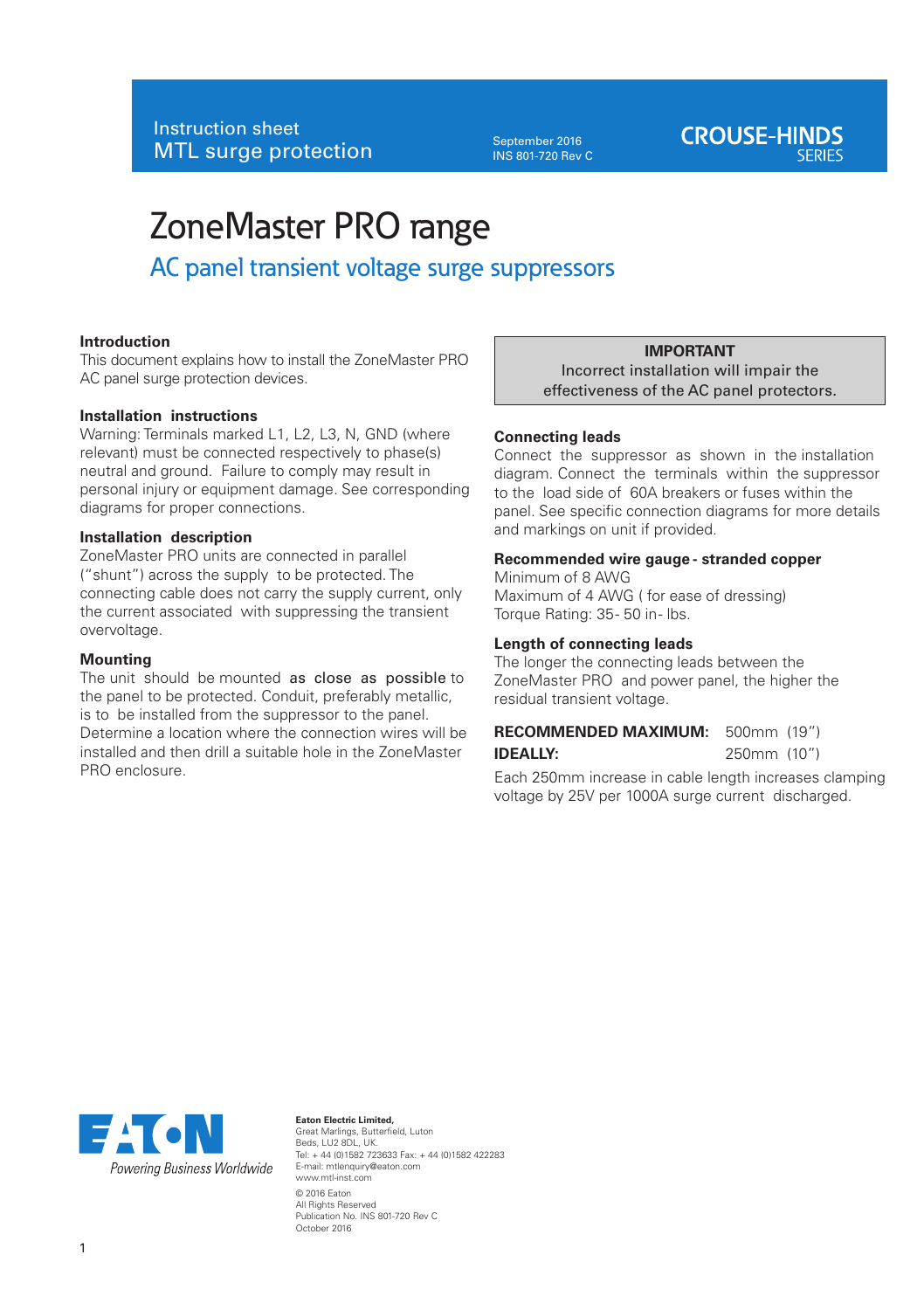#### **IMPORTANT**

• Bind the phase, neutral and ground conductors tightly, over the entire run from the suppressor to the service panel.

• Always use the shortest length of connecting cable possible.

#### **Connection**



**WARNING:** Verify that all power circuits are de-energized and locked out before making electrical connections.

Before making connections to the unit, verify that the ZoneMaster PRO service rating is appropriate for connection to the intended electrical service. Each ZoneMaster PRO has terminal lugs that are marked L1, L2, L3, N and G where appropriate. See figures 1, 2 or 3, depending on the model of the ZoneMaster PRO.

#### **Surge counter CT**

Any wire can be inserted through the "CT". The most common installations are through the neutral or ground wires.



**WARNING:** Connect the high-leg or wild-leg to terminal L2 when installing the unit on a high-leg delta electrical service. Mis-installation will cause the suppressor to fail upon power-up.

#### **Connecting the SPD to the bus in the switchgear or MCC:**

Connect #2AWG to #6AWG ground and neutral (if applicable) conductors between the buss bar lugs in the SPD to the ground and neutral busses in the switchboard. Connect the phase conductors to the SPD buss bar terminals and/or disconnect with the appropriate size conductors. SPD's that do not utilize an internal disconnect must be provided with a means of removing power to the device for servicing. It is important to keep all connecting leads as short as possible. Additionally, conductors should be twisted together for as much of the wire run as possible. If larger phase conductors are specified, a molded case circuit breaker that can utilize the larger cables must be supplied as an option.

### **Installation diagrams**

### **240V Three Phase 3W DELTA 480V Three Phase 3W DELTA**



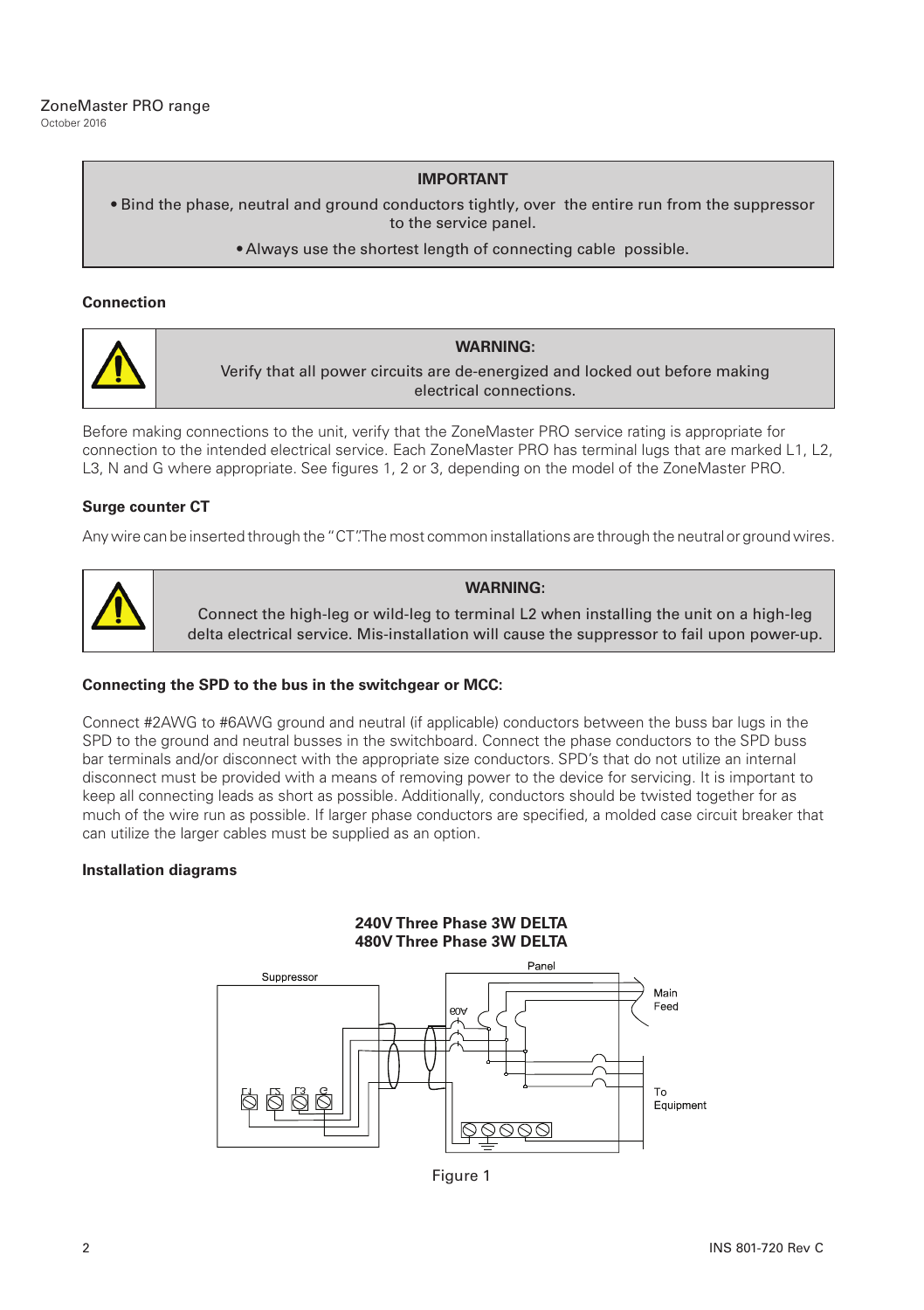### **120/208V Three Phase 4W WYE 120/240V Three Phase 4W DELTA (HL = L2) 277/480V Three Phase 4W WYE 240/415V Three Phase 4W WYE 220/380V Three Phase 4W WYE**



Figure 2

**120/240V Split Phase 3W**





# **TROUBLESHOOTING/REPAIR**



### **WARNING:**

Only qualified personnel should perform maintenance on this unit. Hazardous voltages are present inside the unit during normal operations. Electrical safety precautions must be followed when servicing this unit. To prevent risk of electrical shock, turn off and lock out all power sources to the unit before servicing.

Remove the cover and determine which module has failed by reviewing the LED status indication window (see page 7 'Status Indicators') then disconnect the power. Next, disconnect the remote monitoring plug located on top of the module. Then use a 7/16" socket wrench or nutdriver to remove the nuts that hold the module in place. Replace module with same type and color code. Replace nuts and tighten securely. DO NOT OVERTIGHTEN. Insert remote monitoring plug. Install cover, restore power and check for normal operation.

### **Units with internal disconnect**

The disconnect handle is mounted to the inside of the enclosure cover. Slide it from the tie-wraps and insert square end into disconnect switch. When complete, remove handle from switch and slide it back into place on the cover. Reinstall enclosure cover.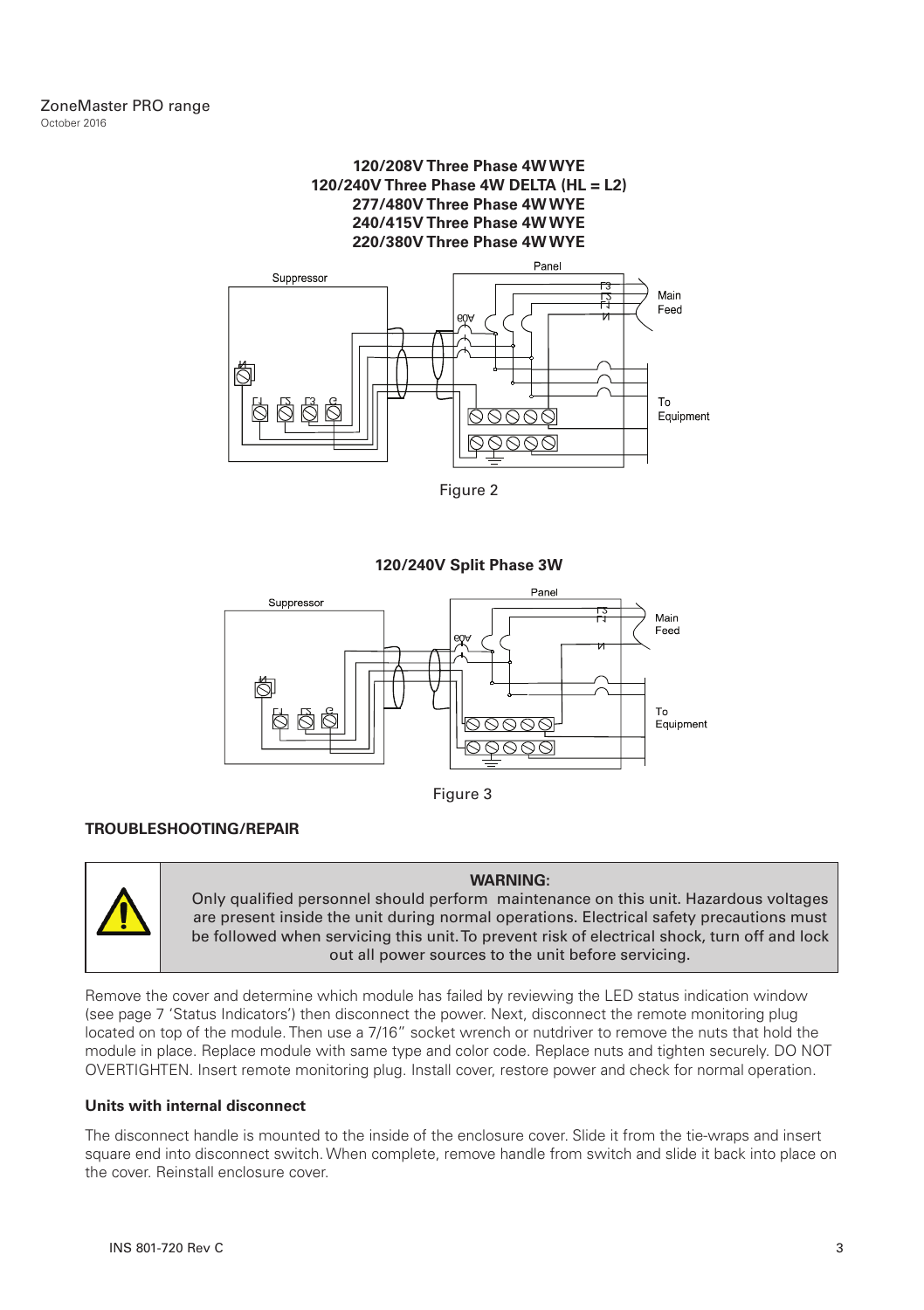October 2016

# **External handled disconnect units**

Located on the cover is the LED status indication of each module (see page 7 'Status Indicators'). Determine which module has failed then disconnect power and remove the cover. Next, disconnect the remote monitoring plug located on top of the module. Then use a 7/16" socket wrench or nutdriver to remove the nuts that hold the module in place. Replace module with same type and color code. Replace nuts and tighten securely. DO NOT OVERTIGHTEN. Insert remote monitoring plug. Install cover, restore power and check for normal operation.

## **Setting surge monitor modes of operation**

The following is displayed upon power-up and when in monitor mode. To change monitor options, push the mode button. This will step through the different program modes. To reset the surge count, hold down both the mode and select buttons for about 5 seconds. The count will be set to zero.

| M o n i t o r |  |  |  | $\vert M \vert o \vert d \vert e \vert$                           |  |  |  |  |
|---------------|--|--|--|-------------------------------------------------------------------|--|--|--|--|
|               |  |  |  | S   u   r   g   e   C   o   u   n   t   =   0   0   0   0   0   0 |  |  |  |  |

**Program mode - Alarm**

| $\overline{\phantom{a}}$ |                 | . .                      | $\sim$ | ◠<br>σ. |  |  |  |  |  |
|--------------------------|-----------------|--------------------------|--------|---------|--|--|--|--|--|
|                          | $\sqrt{2}$<br>▱ | $\overline{\phantom{a}}$ | $-$    | $=$     |  |  |  |  |  |

**ON:** The surge monitor will detect the module status and display "Module Failure" if a module fails. **OFF:** The surge monitor does not give a module status and the audio option is disabled.

### **WARNING:**

If remote monitoring from a different source is desired, the alarm option must be set to OFF and the connector on the surge monitor disconnected. Failure to do so will cause damage to the surge monitor and possibly to the connected monitoring

### **Program mode - Audio**

|              | <b>MA</b> |  | $\cdot$ a $\pm$ f $\pm$ 2 $\pm$ |                |  |  |  |  |  |
|--------------|-----------|--|---------------------------------|----------------|--|--|--|--|--|
| $\mathbf{v}$ |           |  | $1 \cup 0$                      | $\mathbf{r} =$ |  |  |  |  |  |

**ON:** The alarm will sound for about 2 seconds if a surge is detected. If a module fails the alarm will sound continuously until either the mode or select button is pushed

**OFF:** No alarm is sounded and only the display will indicate that a module has failed or a surge was detected.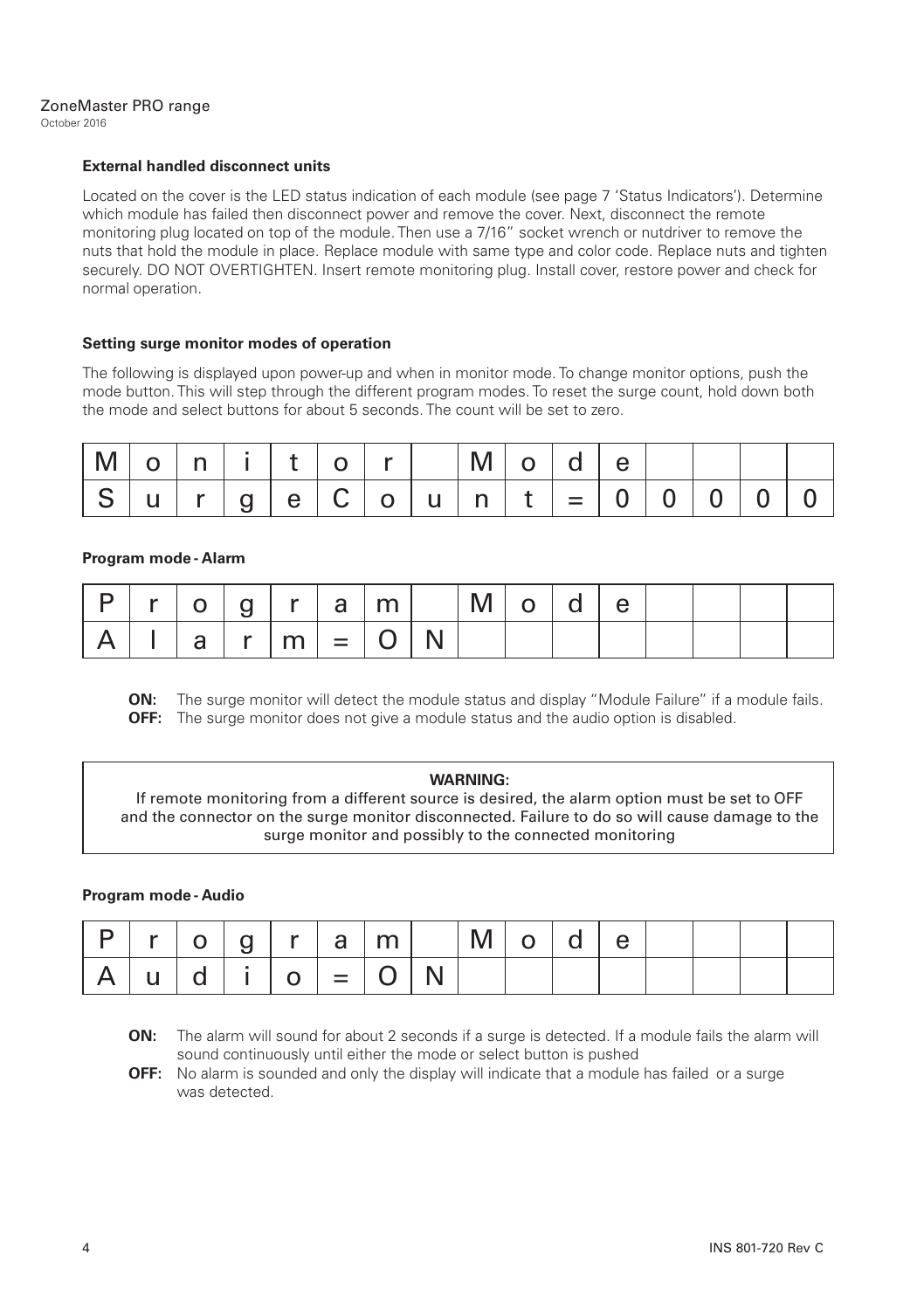#### ZoneMaster PRO range October 2016

### **Program mode - Sensitivity**

(Typical 8/20µs impulse)

| P r o q r a m |  |  |  | M   o   d   e |  |  |  |  |
|---------------|--|--|--|---------------|--|--|--|--|
|               |  |  |  |               |  |  |  |  |

#### **Display will read** - \*200A or \*500A

\*Level at which counter will register a surge count.

Press mode again to return to monitor mode.

### **Operation**

The ZoneMaster PRO Series Surge Protection System requires little or no operator intervention after installation. The units are provided with a multi-mode surge monitor that provides fault status (audible and visual) and a surge counter that counts how many transients the unit has suppressed.

Normally the counter displays the number of surges counted. In the event of a module failure, the display changes to MODULE FAILURE and an audible alarm will sound. See page 5 for trouble shooting/repair.



#### **Remote indicators**

A remote indication of the reduced protection state is available as a normally open or normally closed dry contact "Form C". Rated maximum 1A at 30Vdc resistive and maximum 0.3A at 125Vac (30VA dc or 37.5VA ac) general use. Suitable for connection of AVLV2 18AWG to 20AWG copper wire. Recommended tightening torque: 7 in- lbs.

Routing of these wires should be separate from the power with a minimum of spacing of two inches.



# **WARNING** Of high neutral to ground voltage on certain models, if both red and green lights are on, consult a qualified electrical contractor to check the integrity of the building wiring.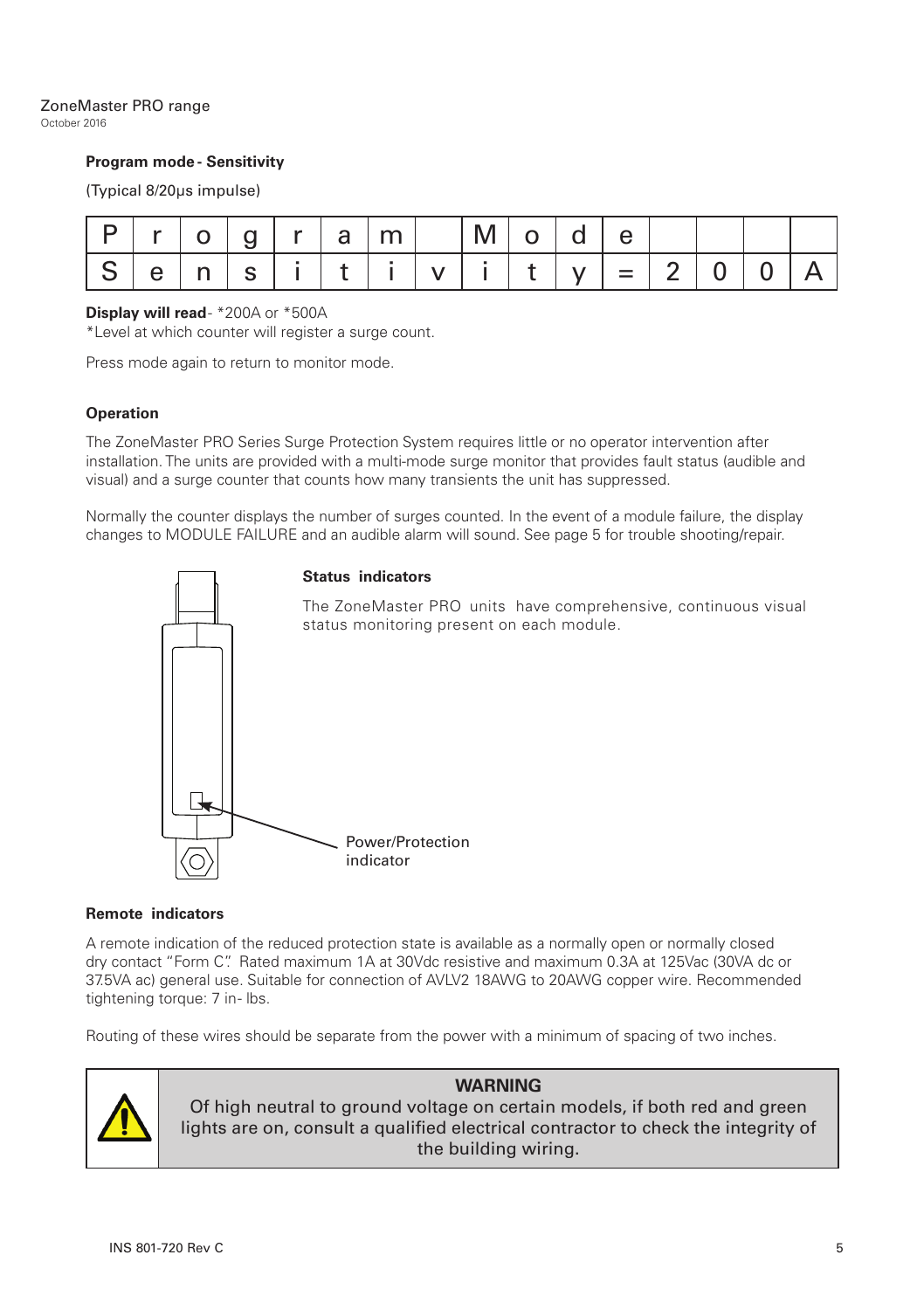### ZoneMaster PRO range October 2016

# **Recommended cable dressing**

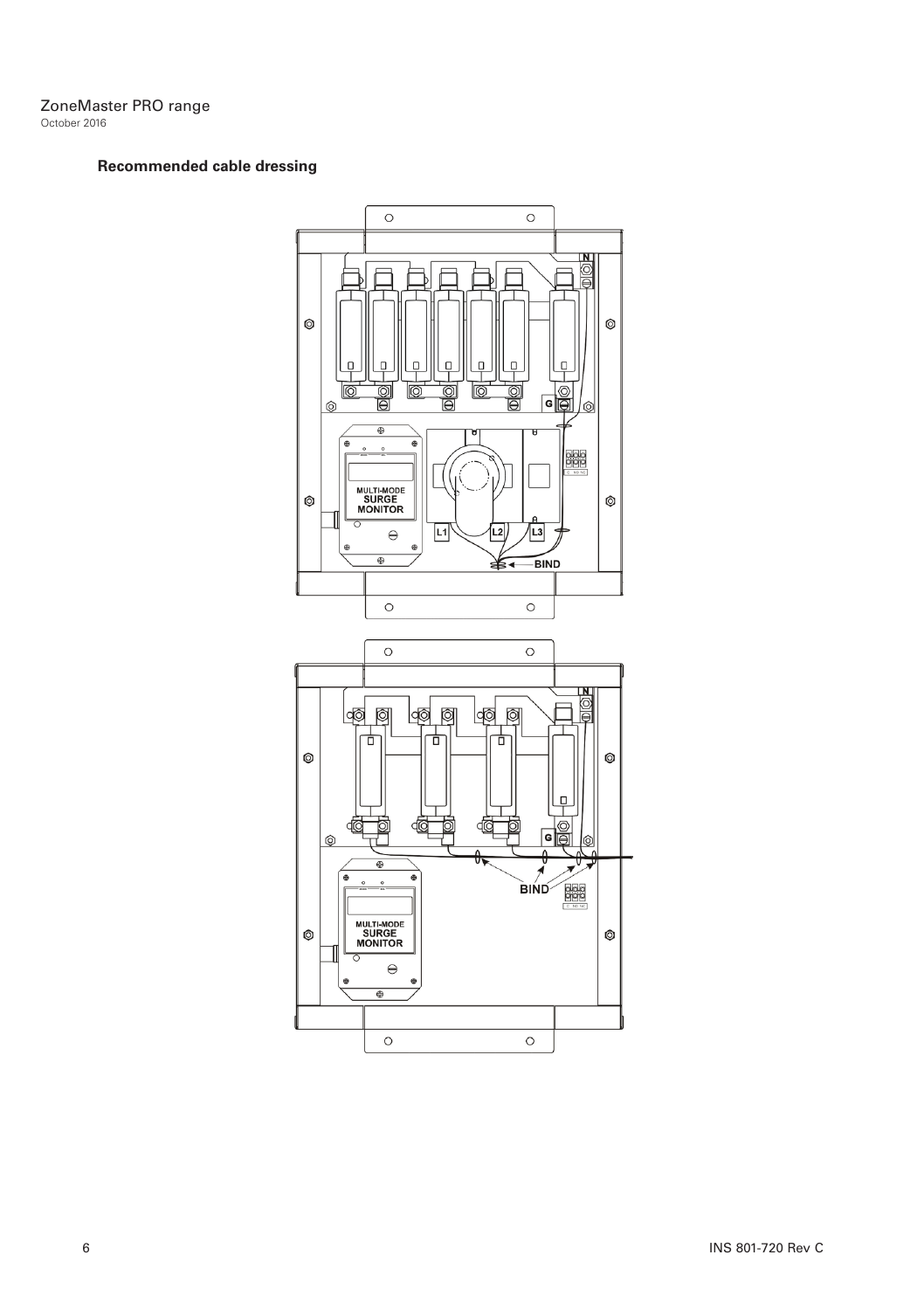ZoneMaster PRO range October 2016

# **THIS PAGE IS LEFT INTENTIONALLY BLANK**